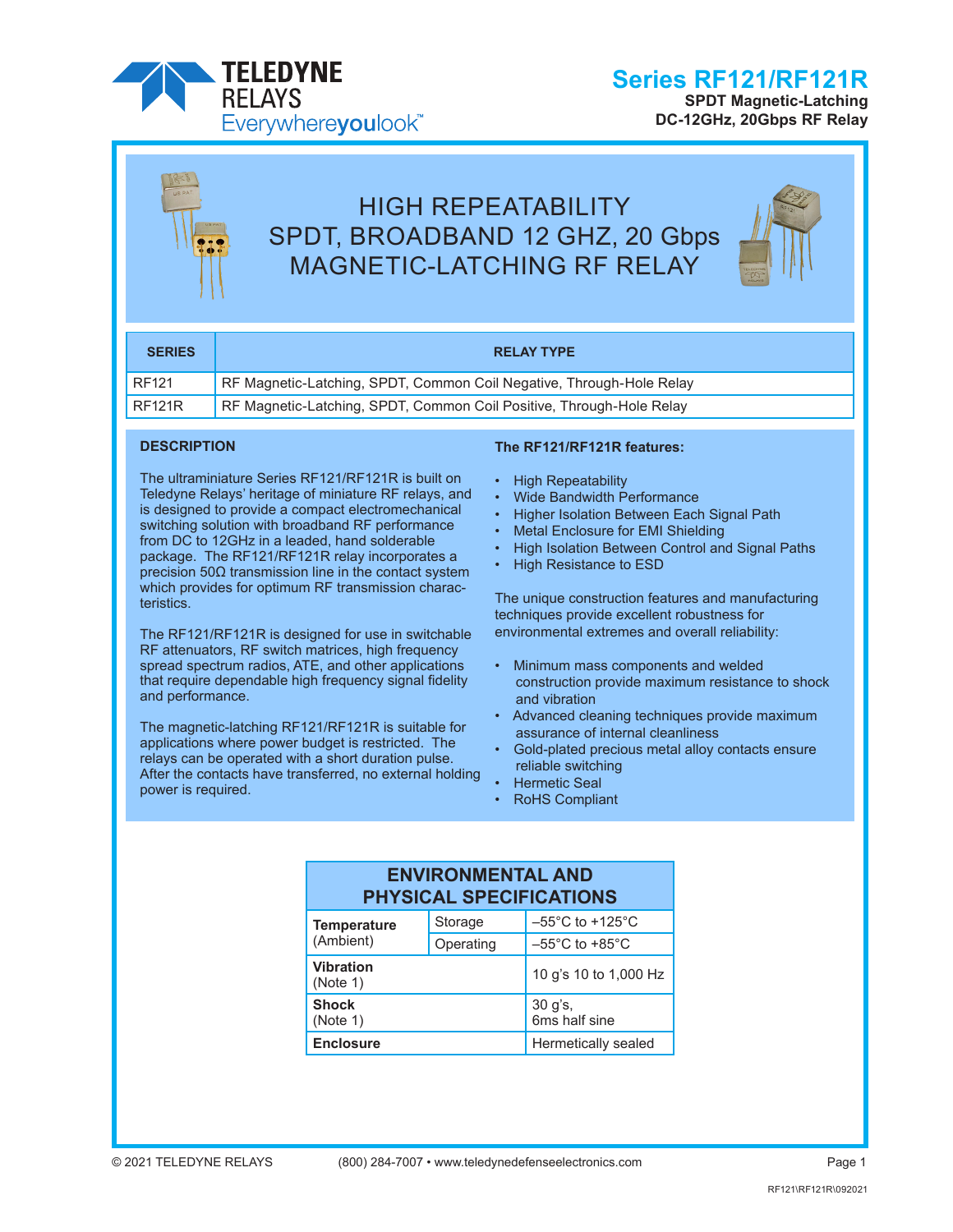**SPDT Magnetic-Latching DC-12GHz, 20Gbps RF Relay**



| GENERAL ELECTRICAL SPECIFICATIONS (-55 °C to 85 °C unless otherwise noted.)(Notes 2 & 3.) |                                                                                                                        |  |  |  |  |
|-------------------------------------------------------------------------------------------|------------------------------------------------------------------------------------------------------------------------|--|--|--|--|
| <b>Contact Arrangement</b>                                                                | 1 Form C (SPDT) with open contact grounded to case                                                                     |  |  |  |  |
| <b>Rated Duty</b>                                                                         | Continuous                                                                                                             |  |  |  |  |
| <b>Contact Load Rating</b>                                                                | Resistive: .25A @ 28Vdc                                                                                                |  |  |  |  |
| <b>Contact Life Rating</b>                                                                | 3,000,000 cycles typical at low level                                                                                  |  |  |  |  |
| <b>Coil Operating Power</b>                                                               | RF121-5/RF121R-5: 410mW typical $@$ nominal rated voltage<br>RF121-12/RF121R-12: 290mW typical @ nominal rated voltage |  |  |  |  |
| <b>Switching Time</b>                                                                     | 7.0 ms max. (2ms Operate time, 5ms contact bounce time)                                                                |  |  |  |  |
| <b>Minimum Operate Pulse</b>                                                              | 6.0 ms width at rated voltage                                                                                          |  |  |  |  |
| <b>Insulation Resistance</b>                                                              | $1,000\text{M}\Omega$ min. between mutually isolated terminals                                                         |  |  |  |  |
| <b>Dielectric Strength</b>                                                                | 350 V <sub>rms</sub> (60Hz) @ Atmospheric Pressure                                                                     |  |  |  |  |
| <b>Propagation Delay</b>                                                                  | 54-60 ps (typical)                                                                                                     |  |  |  |  |

#### **DETAILED ELECTRICAL SPECIFICATIONS (-55 °C to 85 °C unless otherwise noted.) (Note 3)**

| <b>BASE PART NUMBERS</b>          | RF121-5/RF121R-5 | RF121-12/RF121R-12 |
|-----------------------------------|------------------|--------------------|
| Coil Voltage, Nominal (Vdc)       | 5.0              | 12.0               |
| Coil Resistance (Ohms ±20%, 25°C) | 61               | 500                |
| Pick-up Voltage, Max (Vdc)        | 4.3              | 10.4               |

## **Part Numbering System (Notes 4 & 5)**



#### **NOTES**

- 1. Relay contacts will exhibit no chatter in excess of 10 µs or transfer in excess of 1 µs.
- 2. Characteristics shown as "typical" are based on available data and are best estimates. No ongoing verification tests are performed.
- 3. Unless otherwise specified, parameters are initial values.
- 4. Parts ordered with no suffix option will be provided with Gold-Plated leads which have a typical plating thickness of 25-40 µin.
- 5. The slash and characters appearing after the slash are not marked on the relay.
- 6. Using an operate voltage less than the specified minimum may result in unreliable operation.
- 7. Relay temperature during soldering shall not exceed 250°C, and reflow temperature shall not exceed 250°C, 3 passes, 1 minute each.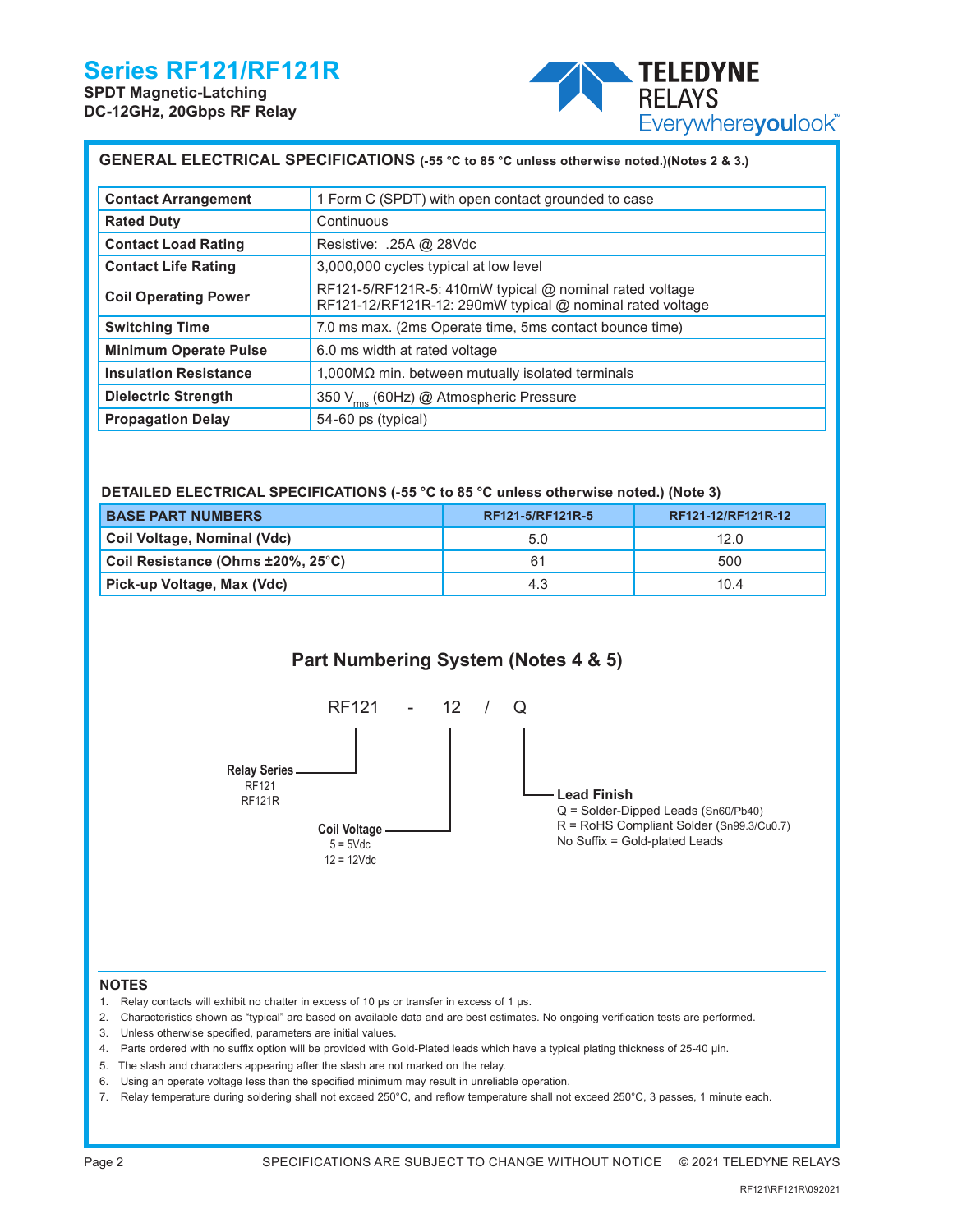

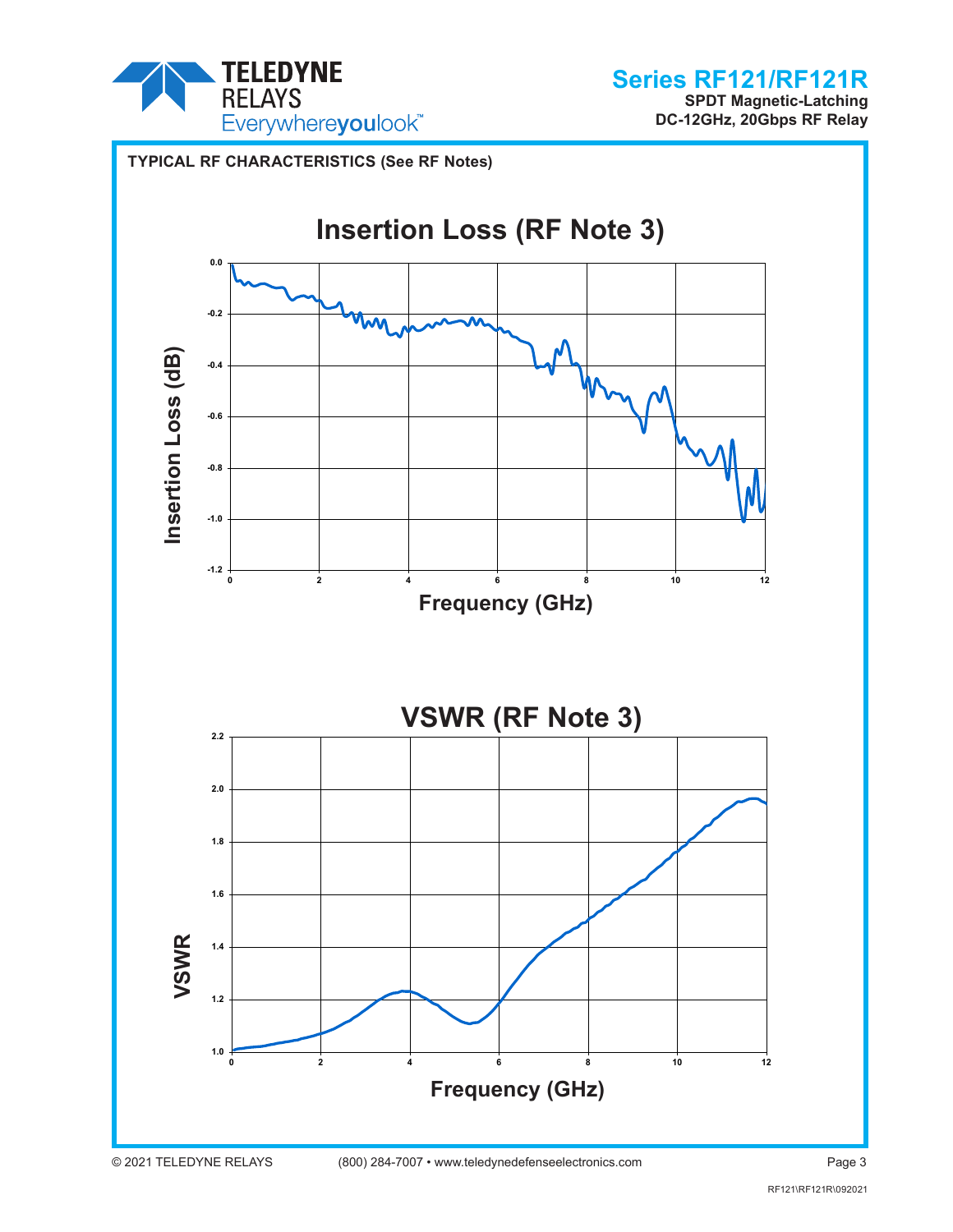**SPDT Magnetic-Latching DC-12GHz, 20Gbps RF Relay**



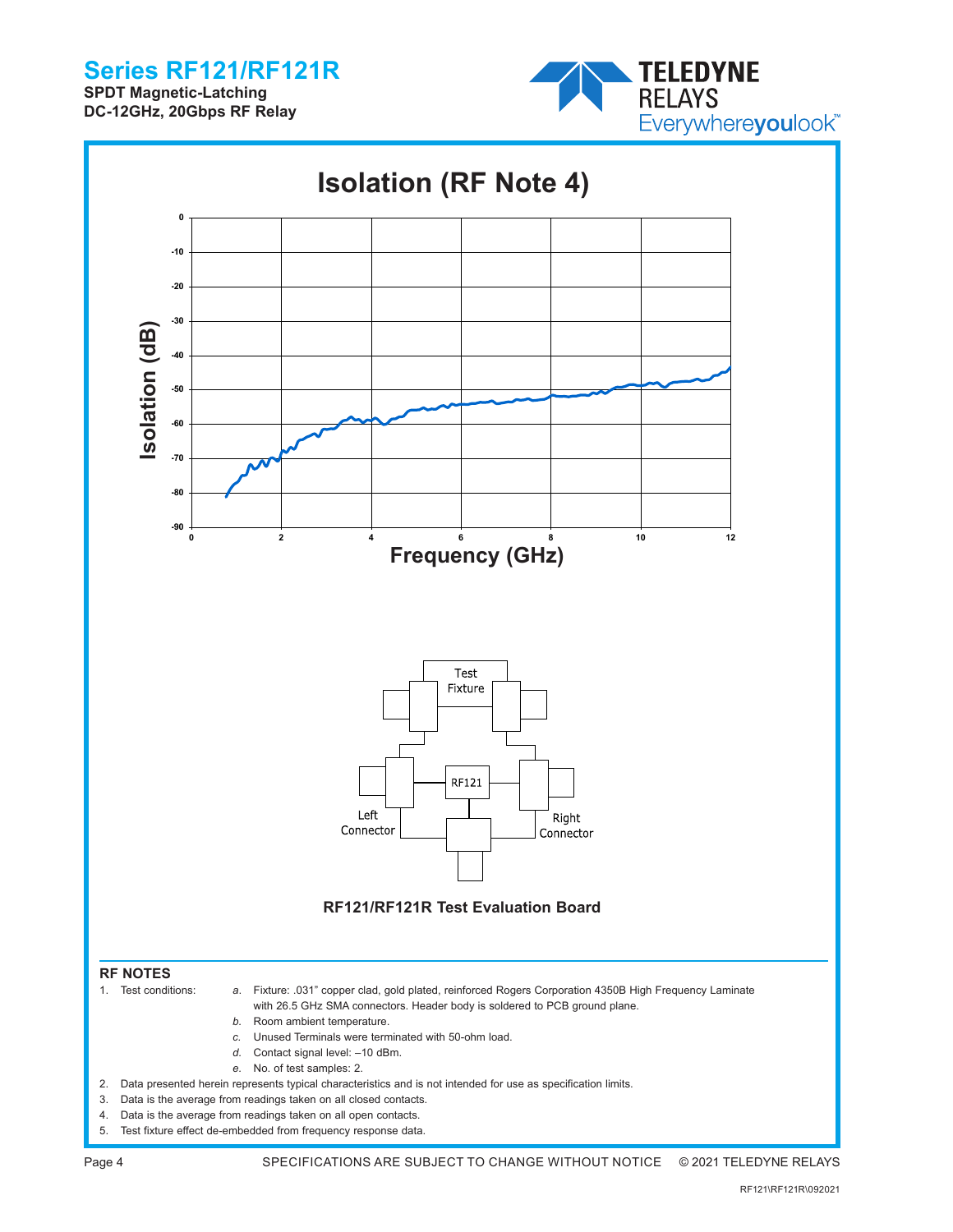

**SPDT Magnetic-Latching DC-12GHz, 20Gbps RF Relay**